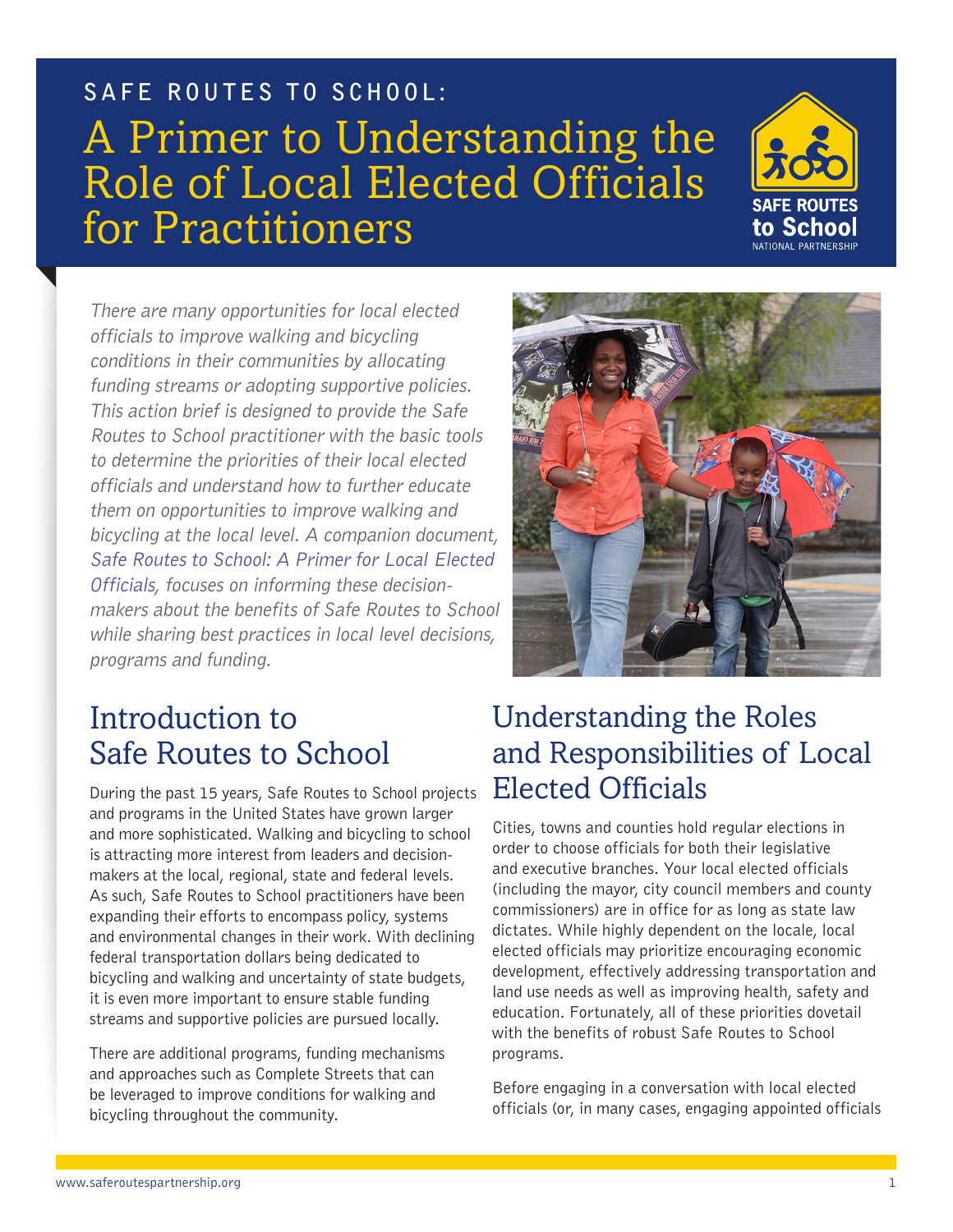with the same, useful strategies) around Safe Routes to School, it is wise to understand how much influence these leaders are capable of exerting and what they have identified as important goals for the community. Therefore, the Safe Routes to School practitioner working to educate local leaders should ensure that problems and solutions are scaled to the capability of the local elected official and include actionable items that they can influence. For example, the Mayor is the official head of the city, executing official documents, appointing staff, serving as an ambassador to important visitors, giving formal talks and exerting their leadership over city affairs. A city councilperson, however, while there is some overlap with the mayor, legislates for the city, directs enforcement of ordinances, transacts city business, manages financial operations, conducts intergovernmental affairs and protects the welfare of the citizens. Elected officials receive innumerable requests; any issue brought to them—including walking and bicycling—likely has an opposing point of view. It is valuable to understand the viewpoints of opposing groups and be prepared to address any talking points they may have.

Local elected officials have their own publicly stated priorities and decision-making record, which may reflect or predict their stance on investments in walking and bicycling. These are usually available on the city or county website. Local elected officials frequently work with their personal staff, including those with a focus on public works, parks and recreation, environmental health, planning and development, economic development, sustainability, education and safety, to make important decisions. The personal staff can heavily influence their local elected officials and can be a good starting place for practitioners.

## Understanding the Capacity and Limitations of Local Elected Officials

Ultimately, local elected officials must balance the competing interests of their colleagues, their constituency



and recommendations from their own staff. An educated practitioner will consider the current capacity and limitations - including limited local funds - of their local leaders in advancing Safe Routes to School.

As previously mentioned, Safe Routes to School priorities can affect multiple arms of a local government including safety, transportation, health, sustainability, education and more. Each of these departments has the ability to affect policies, systems and environmental changes that support walking and bicycling to school and in daily life and can be heavily influenced by the opinions of local elected officials. Local elected officials can be constrained by politics, local or regional directives, state law, federal law, funding and associated guidance. For example, existing developer agreements or zoning requirements could dictate that sidewalks need not be installed, making it difficult to retroactively require a developer to do so. Additionally, local elected officials have the opportunity to initiate advisory or local project selection committees and coalitions to address specific issues such as childhood obesity, health, smart growth, bicycling/walking and Safe Routes to School.

## What You Can Do

As with most successful work, your success is predicated on your knowledge of the processes and the people involved. Use the following tips as a starting point for achieving supportive state bicycle, pedestrian, and Safe Routes to School policies (continued on page 3):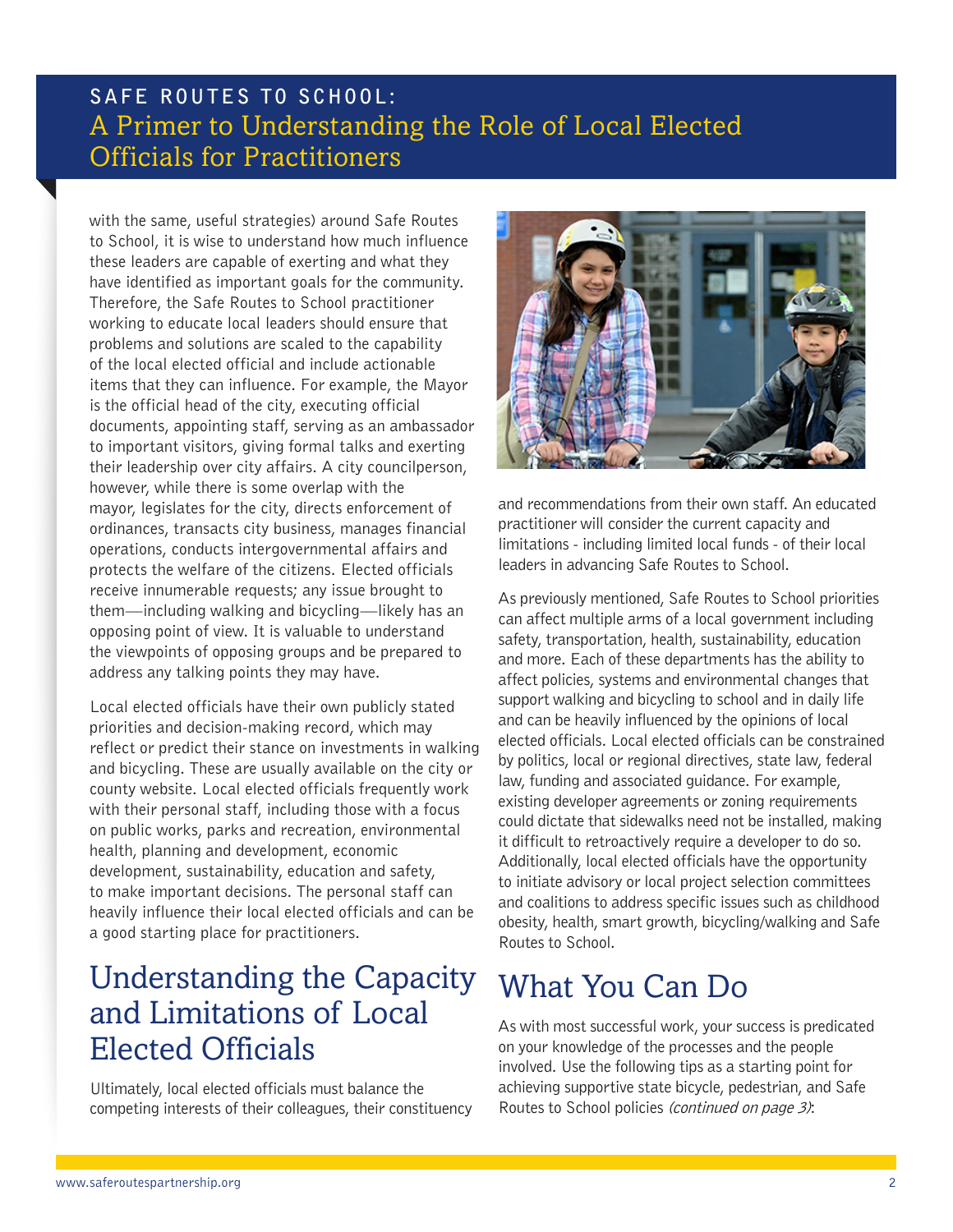#### **LEARN**

» Talk to local experts and conduct research to learn about your community's record on bicycle and pedestrian projects and programs.

» Learn which office and which official makes decisions about Safe Routes to School or its priorities. Additionally, understand which committees, staff or local elected officials are involved in the process of developing projects, plans and programs related to Safe Routes to School.

» Subscribe to media updates and announcements from your city, county or town to stay abreast of emerging issues.

» Find out about existing committees, coalitions and other initiatives that can influence Safe Routes to School, Complete Streets, health and related concerns.

» Identify the staff or appointed committees that advise local elected officials in the realm of transportation, land use, safety, sustainability, education, health and other relevant sectors.

» Attend public meetings or review the regularly published minutes of key meetings that affect funding and policies for walking and bicycling projects.

### **REVIEW**

» Familiarize yourself with the city ordinances, guiding principles and other policies and parameters of your community.

» Research your local elected officials' priorities and record of decisions, often listed on their website. Consider how they align with Safe Routes to School priorities and use the appropriate talking points provided within this document, depending on their interests.

» Review key documents that are publicly available and posted online such as the general plan, development agreements, zoning ordinances, bicycle and pedestrian master plan and other transportation projects.

» Review relevant local government documents that are publicly available (or if not made readily available, complete a Freedom of Information Act form to access it) with regard to zoning or transportation advisory commissions. These groups often make preliminary decisions on projects and programs before they are brought to local elected officials to consider.

» Utilizing all the information you have learned and reviewed, put together a strong case for Safe Routes to School that will resonate with your intended audiences. Prepare to connect and participate.

### **CONNECT**

» Develop a working relationship with the identified administrative staff and local elected officials and educate them on key points that are relevant to their stated priorities, position and authority.

» Connect with coalitions and their leaders and begin collaborating on similar goals.

» Reach out to organizations whose missions align with the outcomes of Safe Routes to School; align your messages with these organizations so your messages are stronger.

» If one exists, talk to your bicycle and pedestrian planner, Safe Routes to School coordinator, county health department leaders, and other relevant staff

### **PARTICIPATE**

» Inform local elected officials and their personal staff about the priorities of bicycling, walking and Safe Routes to School. Participate in relevant committees, coalition meetings, and bicycle and pedestrian or Safe Routes to School advisory councils.

» Schedule meetings with the personal staff of local elected officials, as well as with members of advisory and selection committees, to inform them of the community benefits of walking and bicycling. They can keep you up to date on issues or even become vocal educators and supporters for Safe Routes to School and related issues.

» Ask your local elected officials to issue a proclamation or written endorsement of International Walk to School Day.

» Invite your local elected officials to community bicycling and walking events and include them in the planning of such events. Offering public acknowledgement of their support or a speaking role can go a long way to entice an official to the event.

» Be persistent, professional and understanding. Working with the complexities of local government can be time-consuming. Keep at it though – Safe Routes to School is an important cause!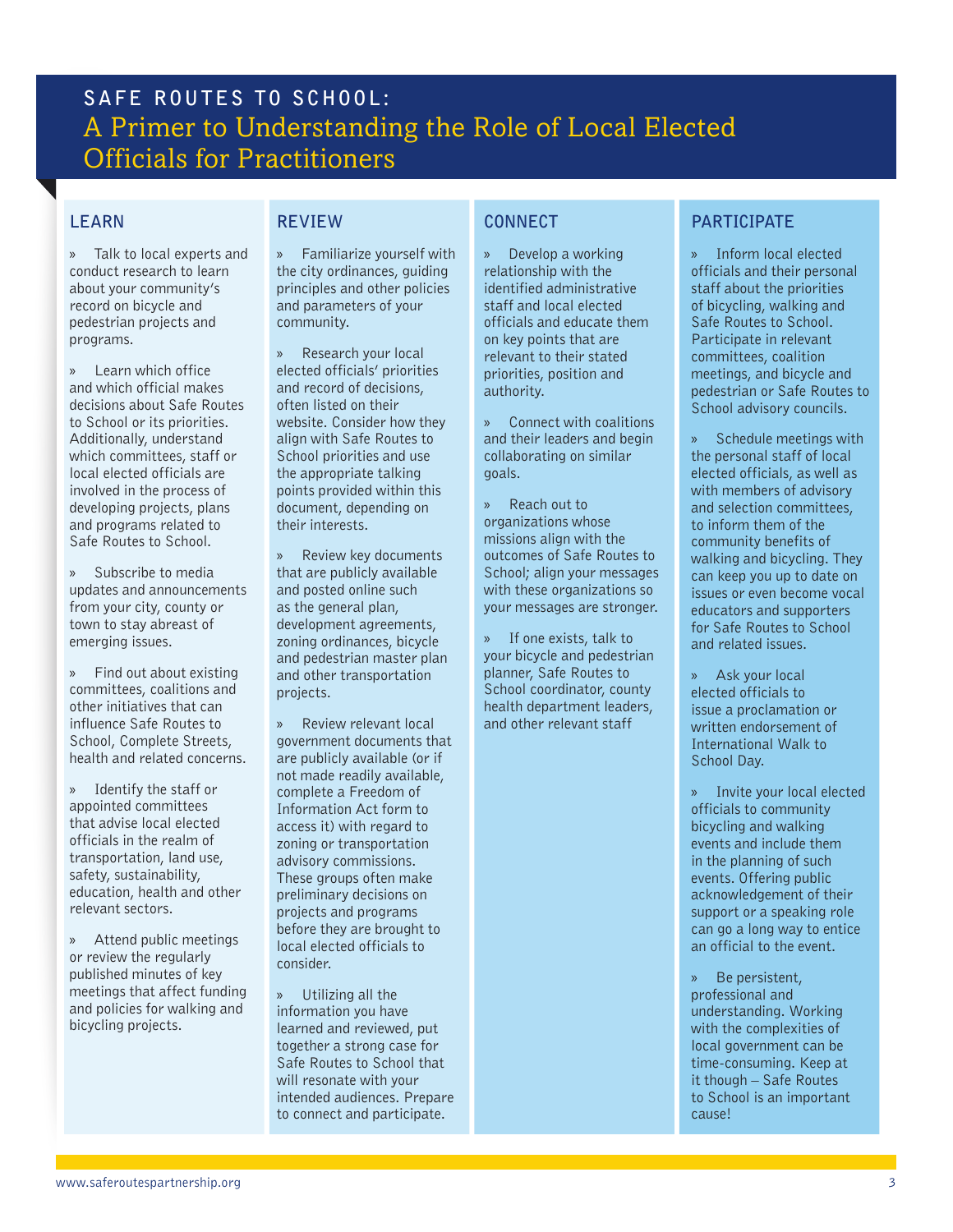## Align Talking Points with the Stated Priorities of Local Elected Officials

In addition to providing your elected official and their staff with the companion action brief, Safe Routes to School: A Primer for Local Elected Officials, and reviewing the strategies outlined within that document to familiarize yourself with approaches to bolster Safe Routes to School, you can customize your talking points by considering the following common priorities of local government and how they align with Safe Routes to School priorities. After choosing impactful talking points, supplement those with local stories, photos or real-life situations that outline the hazards students face or that highlight successful, local Safe Routes to School projects.

#### **Economy**

- In a survey of mayors in 176 cities, 60 percent said that the lack of additional funding for bicycle and pedestrian infrastructure was hindering their efforts to reduce congestion, improve livability and increase economic competitiveness.<sup>1</sup>
- Reducing the miles parents drive to school by just one percent would reduce 300 million miles of vehicle travel nationally and save an estimated \$50 million in fuel costs each year, thereby reducing traffic congestion.<sup>2</sup>
- • Bicycling is good for business. A study in Toronto, Ontario showed that people who walked or bicycled to the city spent more money per month than those who drove.<sup>[3](http://www.cleanairpartnership.org/pdf/bike-lanes-parking.pdf)</sup> Also, two-third of business owners along San Francisco's Valencia Street where a bike lane had been installed for almost four years said that the bike lanes had a positive overall impact on their businesses.4
- Given that \$14 billion is spent nationally in annual direct medical costs to treat childhood obesity, creating more opportunities for children to be physically active can reduce the burden on our public health system.<sup>5</sup>

### **Safety**

• A recent study of Safe Routes to School projects in New York City found that census tracts with Safe Routes to School interventions saw a 44 percent decline in school-aged pedestrian injury during school travel hours while locations without Safe Routes to School interventions stayed the same.<sup>[6](http://www.aap.org/en-us/about-the-aap/aap-press-room/pages/Implementing-Safe-Routes-to-School-is-Effective-in-Reducing-Pedestrian-Injuries.aspx%3Fnfstatus%3D401%26nftoken%3D00000000-0000-0000-0000-000000000000%26nfstatusdescription%3DERROR%253a%2BNo%2Blocal%2Btoken)</sup>

- • A motorist is less likely to collide with a person walking and bicycling if more people walk or bicycle. For example, in a community with two times as much walking, pedestrians are 66 percent less likely to be involved in a crash with a vehicle.[7](http://safetrec.berkeley.edu/newsletter/Spring04/JacobsenPaper.pdf)
- In 2005, the medical costs of hospitalization and treatment for children's bicycle and pedestrian injuries and fatalities totaled \$839 million—more than four times what the federal government allocated to Safe Routes to School in 2012.<sup>[8](http://www.cdc.gov/injury/wisqars/pdf/WISQARS_Cost_Methods-a.pdf)</sup>

#### **Health**

• Research demonstrates that children who walk or bicycle to school have higher daily levels of physical activity and better cardiovascular fitness<sup>9</sup> than their counterparts.

- Children in neighborhoods with sidewalks and safe places to cross streets are more likely to be physically active than children living in neighborhoods without those safe infrastructure elements[.11](http://www.saferoutespartnership.org/sites/default/files/pdf/Physical-activity-research-on-SRTS-5-12.pdf)
- Safe Routes to School programs and projects can increase walking and bicycling by 20 to 200 percent.<sup>[12](http://www.saferoutespartnership.org/sites/default/files/pdf/Physical-activity-research-on-SRTS-5-12.pdf)</sup>
- • Over the last 25 years, among children age 5 to 14, there has been a 74 percent increase in asthma cases. $13$ In addition, 14 million days of school are missed every year due to asthma[.14](http://www.cdc.gov/HealthyYouth/asthma/index.htm)

### **Education**

• Findings from large, nationally representative studies show that physical activity has a positive impact on academic achievement in both young children<sup>15</sup> and adolescents,<sup>[16](http://pediatrics.aappublications.org/content/117/4/1281.abstract)</sup> regardless of other factors such as age, socioeconomic status, ethnicity and prior achievement scores.